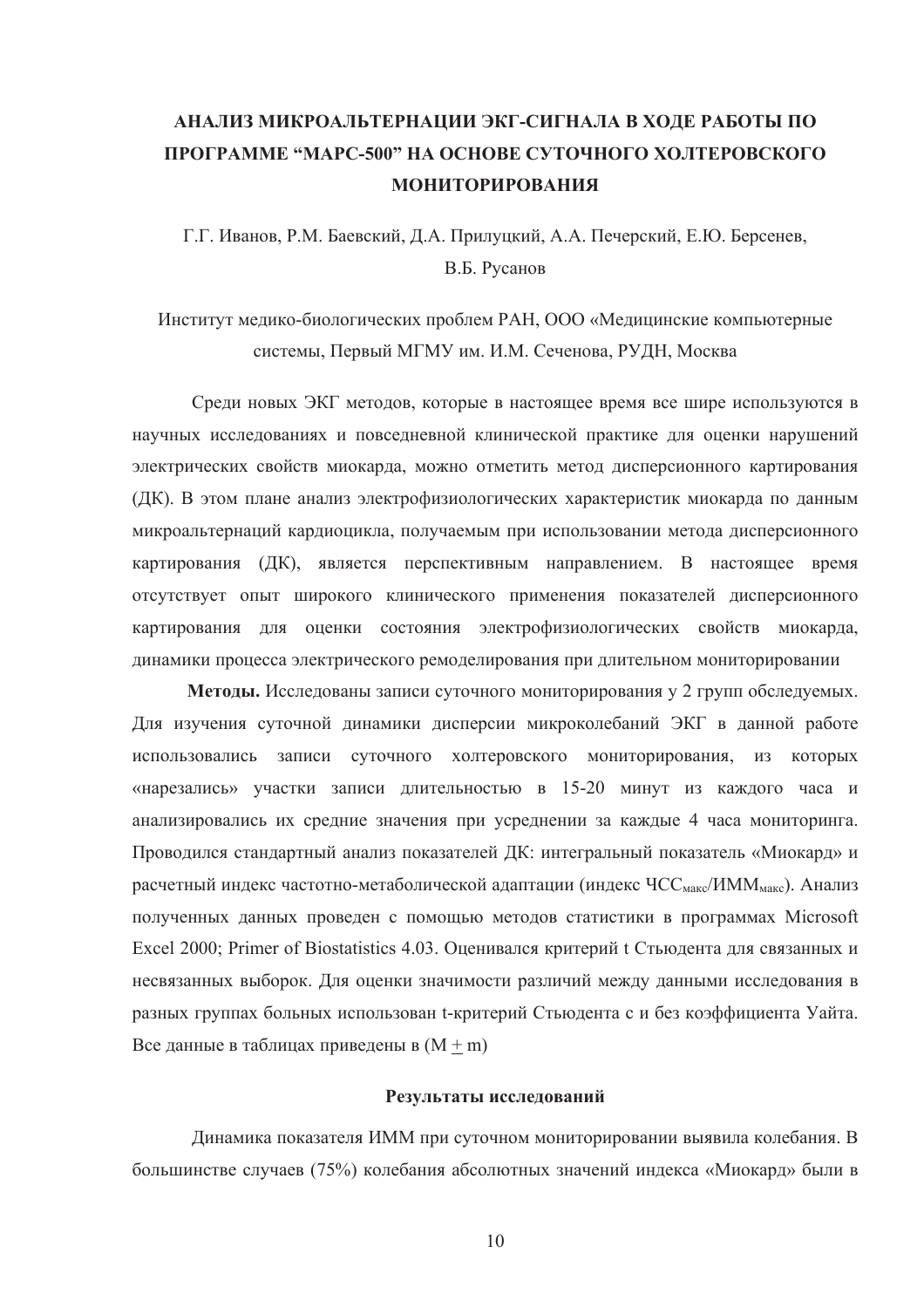пределах 5-10% и не превышали диапазон средних значений в 20% случаев. В 12% случаев колебания были большими – до 10-16%. По данным предварительных исследований проведенных ранее порог нормального значения индекса ЧСС<sub>макс</sub> /ИММ <sub>макс</sub> составляет от 2,0 до 4,0); индекса  $\Delta$ ЧСС /  $\Delta$ ИММ >2,0 и значения ИММ при максимальной  $\text{YCC} < 30\%$ .

В настоящем сообщении представлены показателей мониторирования показателей дисперсионного картирования – индекса  $\Delta$ ЧСС<sub>макс</sub>/ $\Delta$ ИММ<sub>макс</sub> с использованием холтеровского монитора микроальтернаций, полученных при 24-х часовых записях в ходе работы по программе "Марс-500". При предварительном анализе выявлено, что 6 испытуемых различаются:

1. по исходным данным показателей дисперсионного каритирования;

- 2. по динамике мониторируемых показателей в различные фазы эксперимента;
- 3. по сдвигу оцениваемых показателей в дневное и ночное время.

Причем данные в исходе и сходная динамика показателей отмечена у 1-3, 5-6, а также у 2-4 испытуемых. В таблице 1 представлены результаты анализа в динамике наблюдения по усредненным данным холтеровского мониторирования в динамике эксперимента.

**Таблица 1.** Индекс частотно-метаболической адаптации (ЧСС<sub>макс</sub>/ИММ<sub>макс</sub>) суток в динамике эксперимента "Марс-500"(n=6)

| Время<br>обследования | Время (период в часах в сутки обследования) |                |                 |
|-----------------------|---------------------------------------------|----------------|-----------------|
|                       | $23 - 06$                                   | $07 - 14$      | $15 - 22$       |
|                       | 1 и 3 испытуемые                            |                |                 |
| Исход                 | $2,2\pm0,2$                                 | $2,2\pm0,3$    | $2,5\pm0,4$     |
| $1-3$ м-ц             | $3,3\pm0,3*$                                | $3,6 \pm 0,5$  | $3,6 \pm 0,4$   |
| $6-8$ м-ц             | $3,4\pm0,5$                                 | $4,1\pm0,5*$   | $4,0\pm0,6*$    |
| $11-13$ м-ц           | $3,9\pm0,4**$                               | $3.7 \pm 0.5*$ | $4,0\pm0.5*$    |
|                       | 5 и 6 испытуемые                            |                |                 |
| Исход                 | $4,2\pm0,5**$                               | $5,4\pm0,4**$  | $5,6 \pm 0,6**$ |
| $1-3$ м-ц             | $4,1\pm0,6$                                 | $4,9 \pm 0,6$  | $5,4\pm0,6$     |
| $6-8$ м-ц             | $4,2\pm0,7$                                 | $4,3\pm0,4*$   | $5,3\pm0,5$     |
| $11-13$ м-ц           | $4,2\pm0,6$                                 | $4,2\pm0.5*$   | $4,9 \pm 0,8$   |
|                       | 2 и 4 испытуемые                            |                |                 |
| Исход                 | $4,0\pm0,5**$                               | $5,0\pm0.7**$  | $5,5\pm0.5**$   |
| $1-3$ м-ц             | $3,4\pm0,4$                                 | $5,2\pm0,6**$  | $4,0\pm0.5*$    |
| $6-8$ м-ц             | $3,7\pm0,5$                                 | $4,5\pm0.6**$  | $4,1\pm0.4*$    |
| $11-13$ м-ц           | $3,2\pm0,6$                                 | $3,8\pm0,6*$   | $4,1\pm0.7*$    |
|                       |                                             |                |                 |

 $* p < 0.05$  – достоверность различий с исходом в эксперименте "Марс-500"

\*\* то же по сравнению с данными у 1 и 3 испытуемых